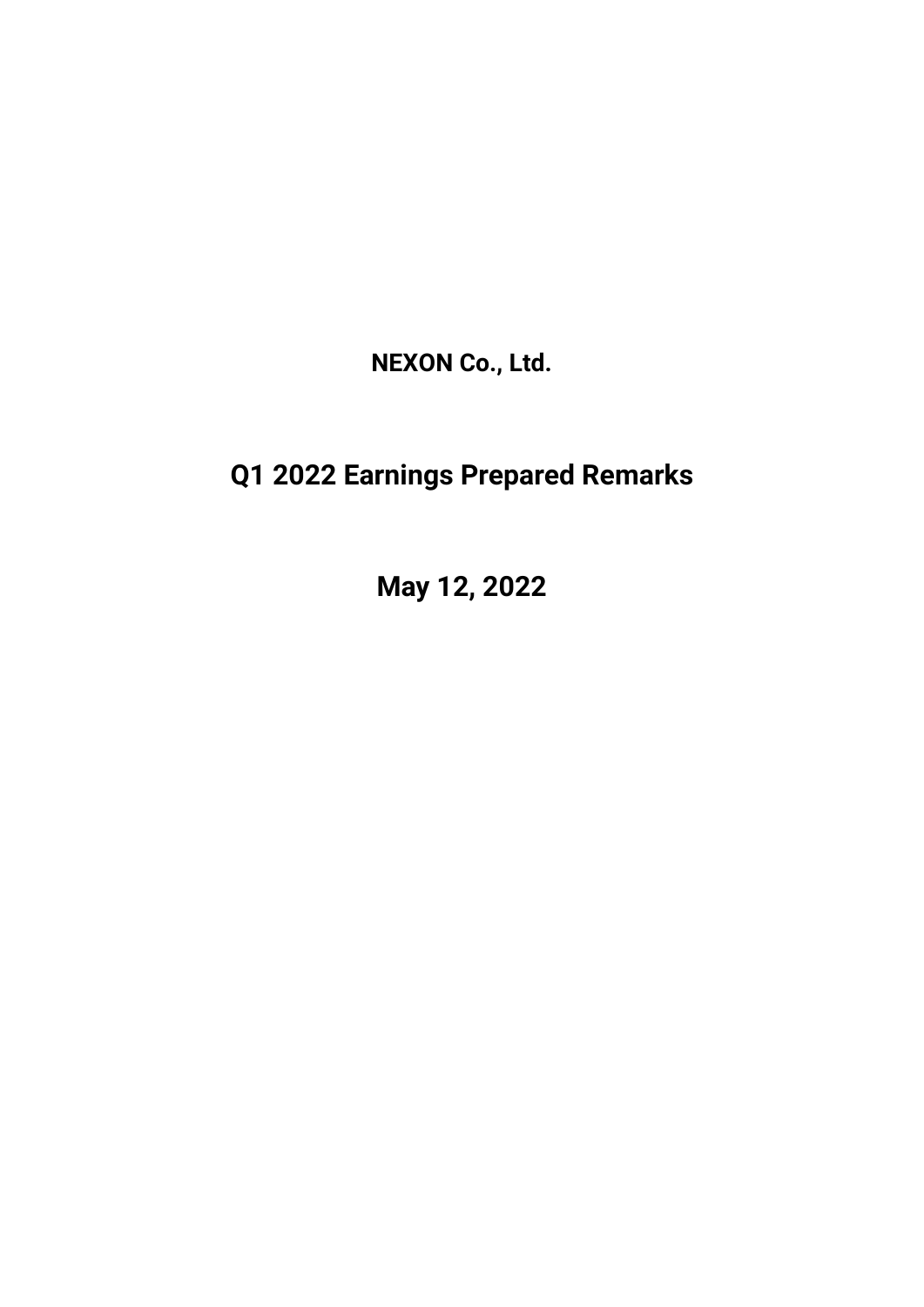**Owen Mahoney,** *Representative Director, President and Chief Executive Officer, NEXON Co., Ltd.* Thank you, Kawai-san, and welcome everyone to Nexon's First Quarter 2022 earnings call.

On today's call, we will update you on the flawless launch of a new mobile Virtual World; we'll tell you about incremental improvements to our biggest game in China; and steadily increasing performance of several games in Korea. We'll update you on our plan for international expansion with the global launch of multiple new Virtual Worlds. We think our performance in the first quarter gives us momentum to deliver even better results in Q2 and that the momentum will carry across our full fiscal year.

Last quarter we told you that Nexon is a loaded spring, with multiple potential catalysts for growth. We believe that continuous improvements in our existing portfolio, compounded with new revenue from big launches in 2022 and 2023 will dramatically expand our trajectory for growth in the coming years.

With that context, I will now review highlights of our First Quarter. On March 24, Nexon launched *Dungeon&Fighter Mobile* in Korea – the first of multiple new Virtual Worlds scheduled for release this year. While we measure success in years, rather than weeks, we couldn't be more excited about the quality of this game and the flawless launch delivered by our team.

*Dungeon&Fighter Mobile* significantly exceeded the high end of our estimates for both engagement and revenue. Players and critics praised the gameplay, content and a monetization strategy that distinguished *Dungeon&Fighter Mobile* from competitors. Since launch, *Dungeon&Fighter Mobile* has spent most of its time fluctuating between the #1 and #3 positions in rankings of top-grossing games on both the Apple and Google platforms.

Importantly, *Dungeon&Fighter Mobile* did not cannibalize our PC game, in either revenues or engagement. Rather, the PC game experienced as much as a 20% increase in active users since launch of the mobile game. We see this as another proof point, joining *MapleStory*, that mobile enhances, rather than detracts from our PC business.

Having now generated life-to-date revenue of well over \$20 billion worldwide, *Dungeon&Fighter* is one of the world's top grossing entertainment franchises. Its pattern of growth over the decades has been nonlinear – sometimes it has dipped, sometimes it has grown robustly. That is a natural pattern in a longlived Virtual World. But over time it has grown, and we believe strongly that its best days are ahead of it, on each platform.

Another of our blockbusters in Korea, *FIFA Online 4*, significantly outperformed our expectations, achieving the highest sales on record. We think careful management of live operations and well-received promotions have been two keys to its success.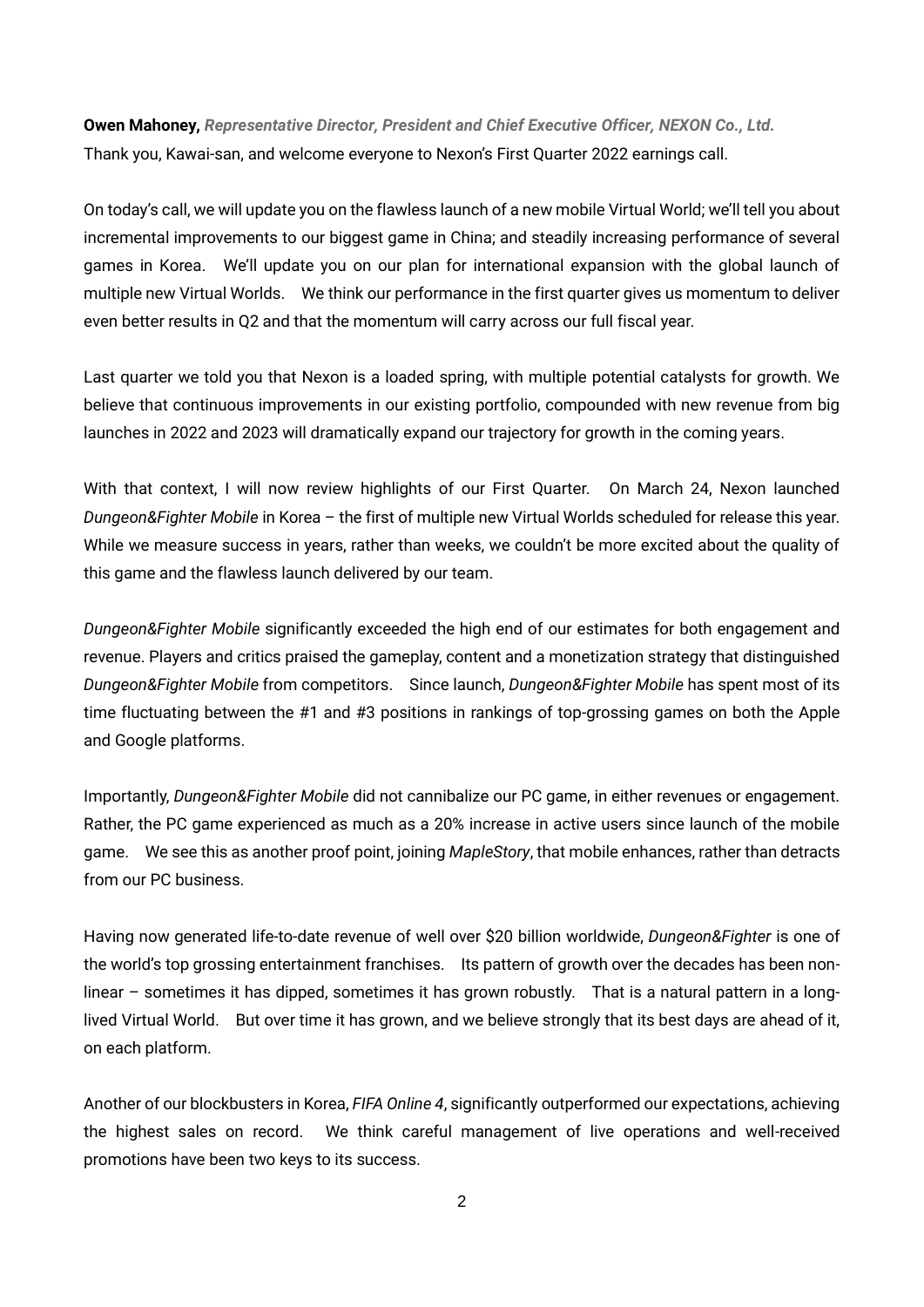Next, is *MapleStory*. The game performed as expected, down double digits year-over-year in Q1 based on a very high comp in Q1 of 2021.

Nonetheless, in Q2 we expect the game will be up by double-digit percentage in year over year growth – and that it will continue that growth trajectory for the balance of the current year, at least.

In China, *Dungeon&Fighter* PC was slightly lower than our expectations in Q1, but it nonetheless grew yearover-year, as we expected.

Going forward, our view is that its growth profile will continue or potentially accelerate, despite – or perhaps because of -- our care not to over-monetize.

Next I'd like to offer an update on new games in our pipeline.

We are very excited about our pipeline over the coming 12 to 24 months, and as we've said before, several of our major new launches could represent step-function growth in our revenue- and earnings-generating capability, stacking on top of the strong performance of our existing games.

First, we will shortly be releasing *DNF Duel* – a new action fighting game based on the DnF lore. *DNF Duel* is a 1:1 action fighting game, and reflects our objective to introduce the DnF franchise to an even broader audience. *DNF Duel* is a departure from our F2P business model, and will be offered via paid download for PC and consoles. The game is being developed in partnership with Arc System Works – a highly respected creative team in Japan – and is scheduled to launch on June 28 in key markets including Europe, Japan, Korea, and North America.

Next, *KartRider: Drift* is the next generation of one of our most popular online game franchises. Unlike other kart racing games, *KartRider: Drift* will be available on multiple platforms: PC, console and mobile, and be fully cross-platform. *KartRider: Drift* is fully free-to-play, and it is built from the ground up as an online experience, which means it benefits from sophisticated match-making and social features. And, unlike other franchises in the space, KRD allows for significant customization by the player. *KartRider: Drift* is scheduled for a global launch in the second half of this year.

Next is *ARC Raiders*, an all-new Virtual World from Nexon's Embark Studios in Sweden. The development team is iterating on gameplay, developing out modes, and adding content. Later this month, *ARC Raiders* will be conducting its largest community test with external players.

Another Virtual World being developed by Embark is code-named *Discovery*. *Discovery* is a first-personshooter Virtual World, and we expect to launch it within the next 12 months. We haven't yet released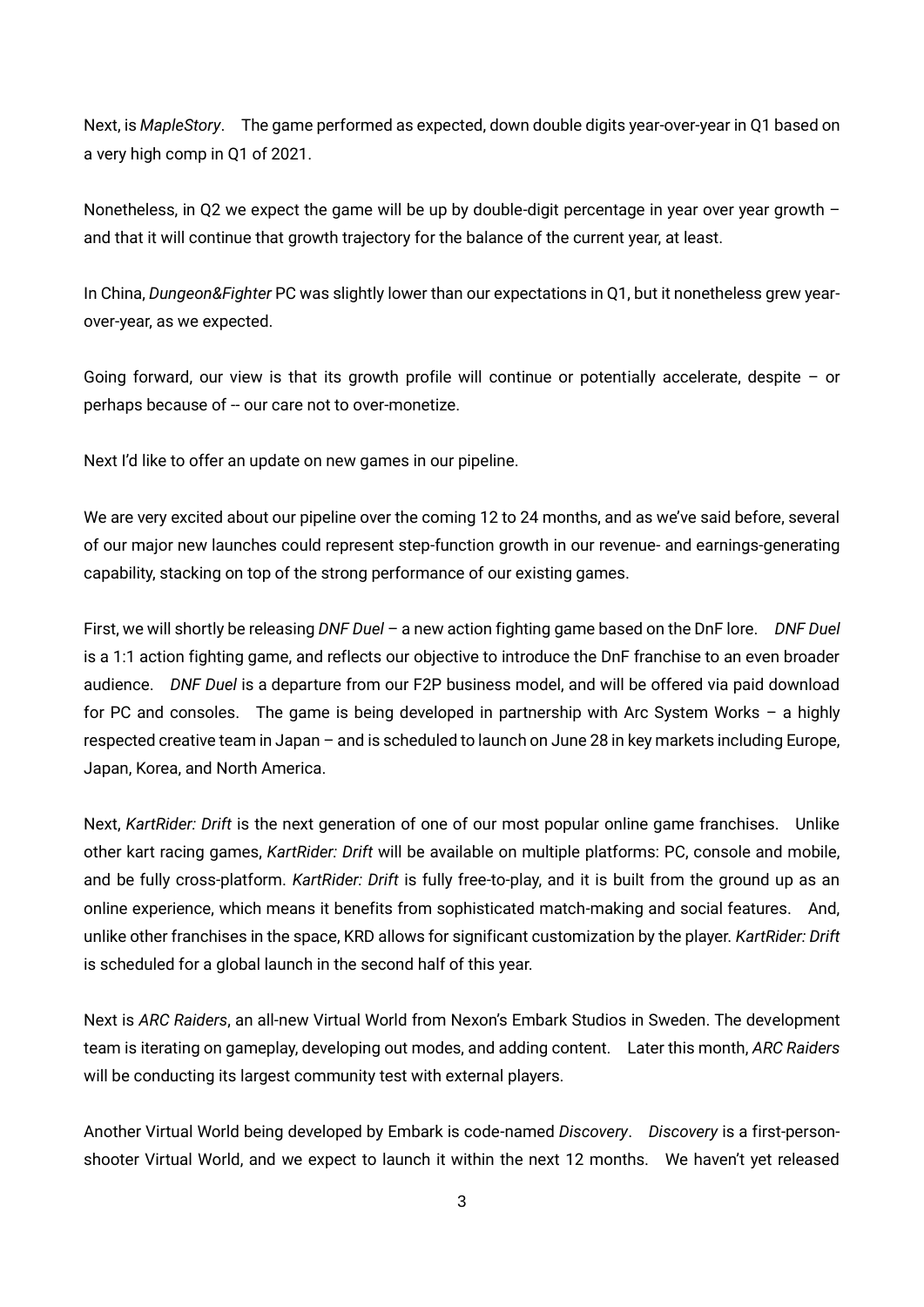many details about *Discovery*, but the team recently completed a closed external playtest that earned high marks from participants. I can tell you that development has been proceeding at fast pace, thanks in part to the tech stack Embark has built for rapid game development. We think the game experience is unlike anything FPS players have seen.

Finally, *MABINOGI MOBILE*, is a next-generation mobile version of one of our longest-running, most beloved MMORPG franchises. We are currently polishing the gameplay to provide great game experiences to our players. *MABINOGI MOBILE* will be a full MMORPG experience on mobile, similar to the approach we've taken to *Dungeon&Fighter Mobile*. So, we think it could have PC-level retention characteristics, but with a much bigger and more international total addressable market.

Before Uemura-san runs you through the details of Q1 and our outlook for Q2, I'd like to close by reflecting the confidence our management team feels about both our current performance, and the fundamental strategy that underpins that performance.

As we have been saying previously, we set out two and a half years ago to narrow our focus to a fewer number of our key virtual world franchises, invest our resources much more heavily in those franchises, bring them to a much wider audience through mobile and other platforms, and leverage our unique technology stack for building and operating massive virtual worlds.

This strategy has been paying off, both in the operation of our existing virtual worlds – which have been performing very solidly – and in introduction of new virtual worlds, such as the success we've experienced in the introduction of Mobile DnF in Korea.

In short, our strategy is working. More importantly, we believe we are in the early innings of a period of strong performance of live franchises as well as very exciting new launches. In the coming quarters, we expect the result of this activity will be a step-function growth in our revenue and earnings profile.

With that, I'll hand the call over to Uemura-san.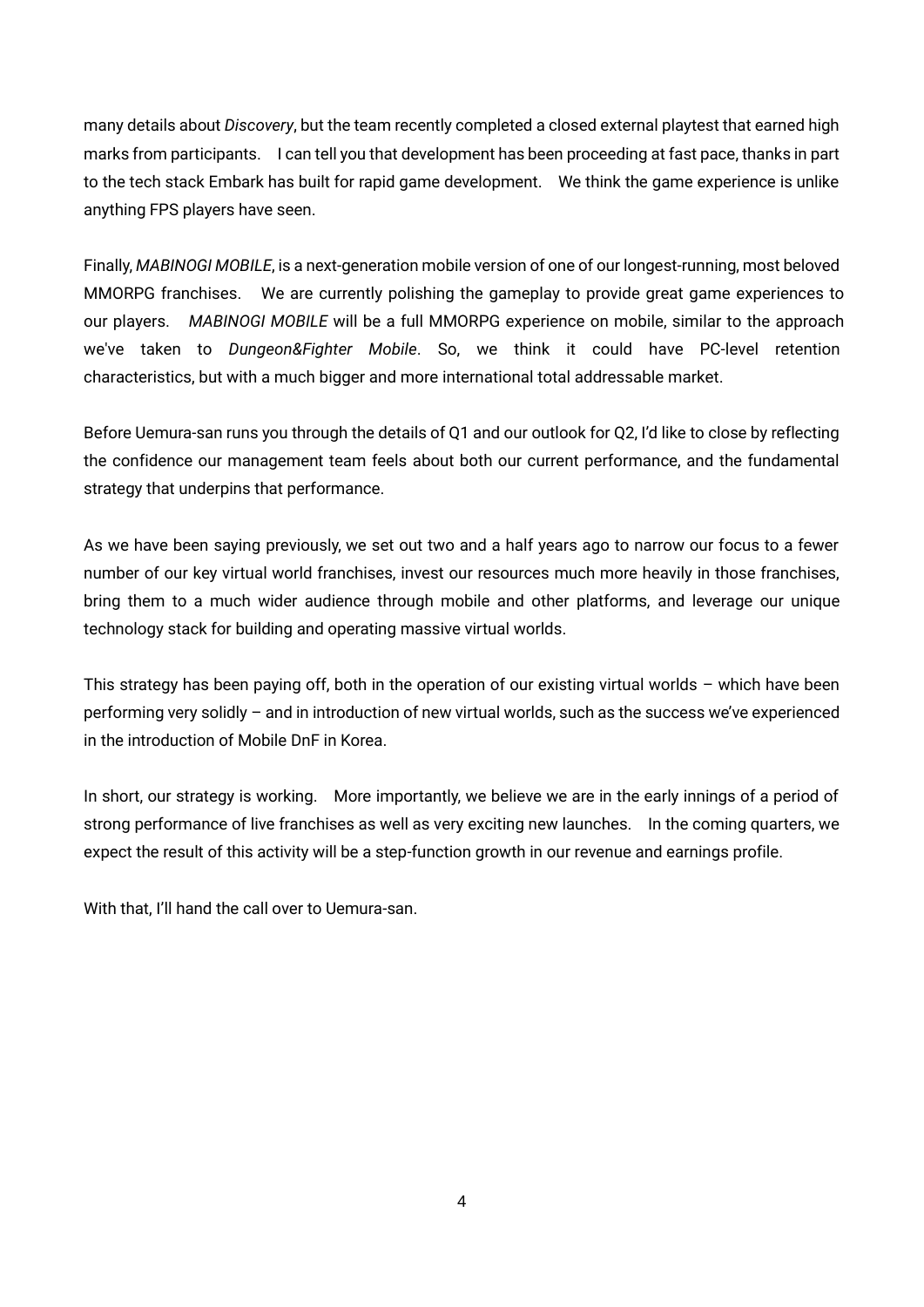**Shiro Uemura,** *Representative Director and Chief Financial Officer, NEXON Co., Ltd.* Thank you, Owen. Now, I'll review our Q1 2022 results.

For additional details, please see the Q1 2022 Investor Presentation available on our IR website.

In Q1, Group revenues were 91.0 Bn yen, up 3% year-over-year on an as-reported basis and down 1% yearover-year on a constant currency basis – within the range of our outlook.

*Dungeon&Fighter Mobile*, which launched on March 24, is off to a good start, exceeding our expectations. In addition, *FIFA ONLINE 4* and *MapleStory* in the Rest of World, were also better than our expectations, while the performance of *Dungeon&Fighter* in China was slightly lower than planned.

By region, revenues from Korea, North America and Europe, and the Rest of World each exceeded our expectations, and Japan was in the range of our outlook. Revenues from China came in slightly lower than expected.

Looking at the total company performance by platforms, PC revenues were in the range of our expectations while mobile revenues exceeded our outlook.

Operating income which was down 11% year-over-year was within our outlook at 38.5 Bn yen. As we explained on our last earnings call, the higher costs are due to increases in HR costs and marketing expenses.

Net income was 40.3 Bn yen, exceeding our outlook while down 13% year-over-year.

The outperformance was primarily driven by an FX gain of 12.7 Bn yen related to the depreciation of the Korean Won and Japanese Yen against the U.S. dollar during the quarter and its corresponding impact on U.S. dollar-denominated cash deposits

Let's move on to results by region.

Revenues from our Korea business exceeded our outlook as *FIFA ONLINE 4* and *Dungeon&Fighter Mobile*, which launched on March 24th, significantly exceeded our expectations.

On a year-over-year basis, revenues decreased by 5% on an as-reported basis and by 6% on a constant currency basis.

*MapleStory*'s revenue decreased year-over-year as expected but was at the high end of our outlook driven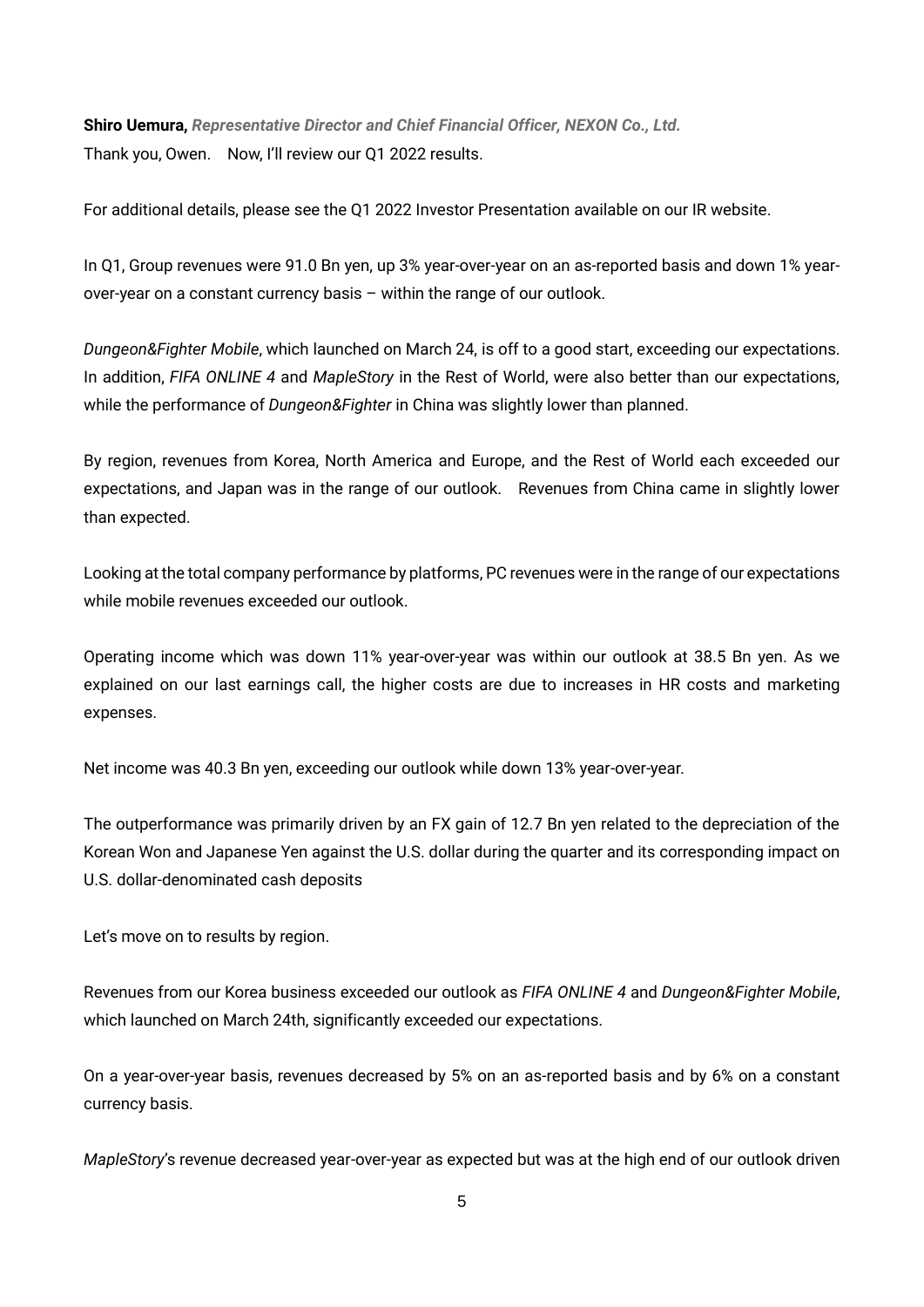by the well-received Winter update.

Since last year, we have continued to focus on strengthening our mid- to long-term relationship with our players rather than seeking short-term revenues. As a result, Net Promoter Score continuously improved and recovered to almost the same level as the time when we had strong performance before the probability issue came up.

*FIFA ONLINE 4*'s PC and mobile combined revenues significantly exceeded our outlook driven by the wellreceived package offerings and sales promotions, achieving record-breaking quarterly revenue.

*Sudden Attack* grew by 18% year-over-year while *Dungeon&Fighter*'s revenue decreased year-over-year as expected.

While *FIFA ONLINE 4* and *Sudden Attack* grew year-over-year, these were more than offset by revenue decreases from *Dungeon&Fighter* and *MapleStory*, which performed extremely well last year. Consequently, PC revenues in Korea decreased by 9% year-over-year.

As for the mobile business, revenues exceeded our outlook driven by the strong performances of *FIFA ONLINE 4 M* and *Dungeon&Fighter Mobile*, which is off to a good start.

Driven by high recognition of DNF IP built up through the long-running operation on the PC platform, *Dungeon&Fighter Mobile* attracted many brand-new players as well as sleeping players of the PC version.

We offered high-quality rich content, and prioritized delivering fun to our players over revenue gains. We also chose not to introduce an auto-play function which prevails in the mobile market in Korea. Instead, we provided fresh game experiences with manual play optimized for mobile devices. These initiatives were well-received by players and the game has continued to perform well since its launch.

As we have explained in the past, entertaining players and being customer centric would improve a game's retention and lead to the success of the business. We believe that the great start of *Dungeon&Fighter Mobile* proves our thesis.

On a year-over-year basis, mobile revenues increased by 6%. Contributions from *Dungeon&Fighter Mobile* and *Blue Archive*, as well as the growth in *FIFA ONLINE 4 M* were partially offset by revenue decreases in *V4* and *The Kingdom of the Winds: Yeon*.

On a quarter-over-quarter basis, mobile revenues increased by 34% primarily driven by a contribution from *Dungeon&Fighter Mobile* and seasonal revenue increases in *FIFA ONLINE 4 M* and *MapleStory M*.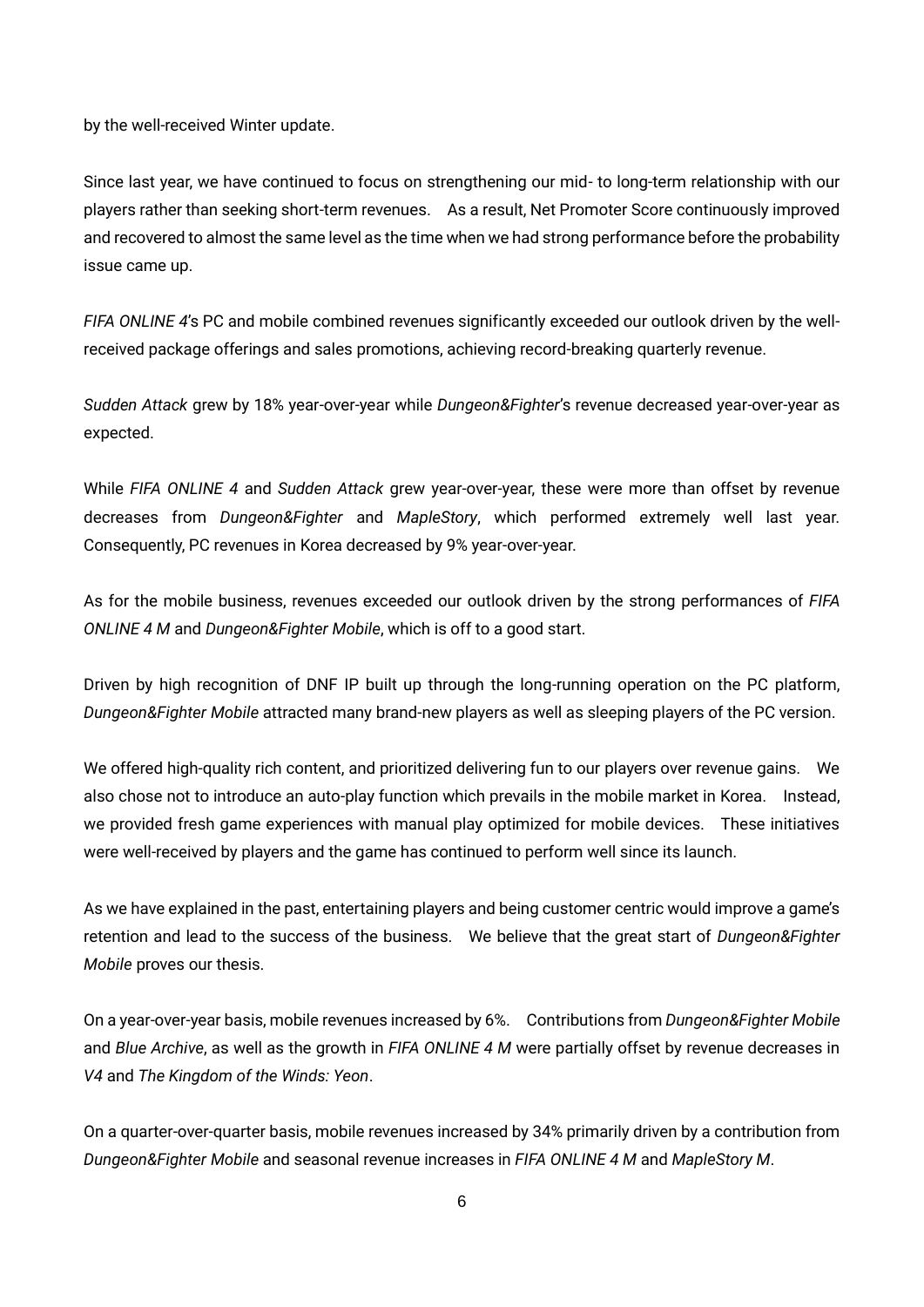Revenues from our China business were slightly below our outlook, but increased 15% year-over-year on an as-reported basis and 5% year-over-year on a constant currency basis.

For *Dungeon&Fighter*, revenue increased year-over-year driven by the well-received package offerings for the Lunar New Year update introduced on January 20th.

We continued to focus on increasing user engagement rather than short-term monetization. As a result, user metrics trended stably, while revenue was slightly lower than planned.

Quarter-over-quarter, MAUs, paying users, ARPPU and revenue increased due to seasonality.

Year-over-year, MAUs and paying users decreased while ARPPU and revenue increased driven by wellreceived Lunar New Year package sales.

Revenues from Japan decreased by 17% year-over-year. While there was a contribution from *COUNTER: SIDE*, this was more than offset by revenue decreases from *TRAHA*, *V4* and *Blue Archive*.

Revenues from North America and Europe decreased by 2% year-over-year due to revenue decreases from *Choices* and *MapleStory* despite a contribution from *Blue Archive* and the growth in *MapleStory M*.

Revenues from the Rest of World increased by 42% year-over-year driven by the growth in *MapleStory* and *MapleStory M* as well as a contribution from *Blue Archive*.

Moving on to our FY2022 second quarter outlook.

We reiterated that our focus on user engagement would lead to stable growth of our major franchises in the mid- to long-term. This strategy is working well, and in Q2, we expect to see a turn-around and yearover-year growth in Korea *MapleStory*, which experienced year-over-year revenue decreases over several quarters. We also expect China *Dungeon&Fighter* and *FIFA ONLINE 4* to grow as in the first quarter.

As for *Dungeon&Fighter Mobile*, we expect it to maintain its strong momentum following the launch and to drive our group business significantly.

Consequently, we expect our Q2 group revenues in the range of 81.3 to 87.3 Bn yen, representing a 45% to 56% increase year-over-year on an as-reported basis and a 36% to 45% increase year-over-year on a constant currency basis.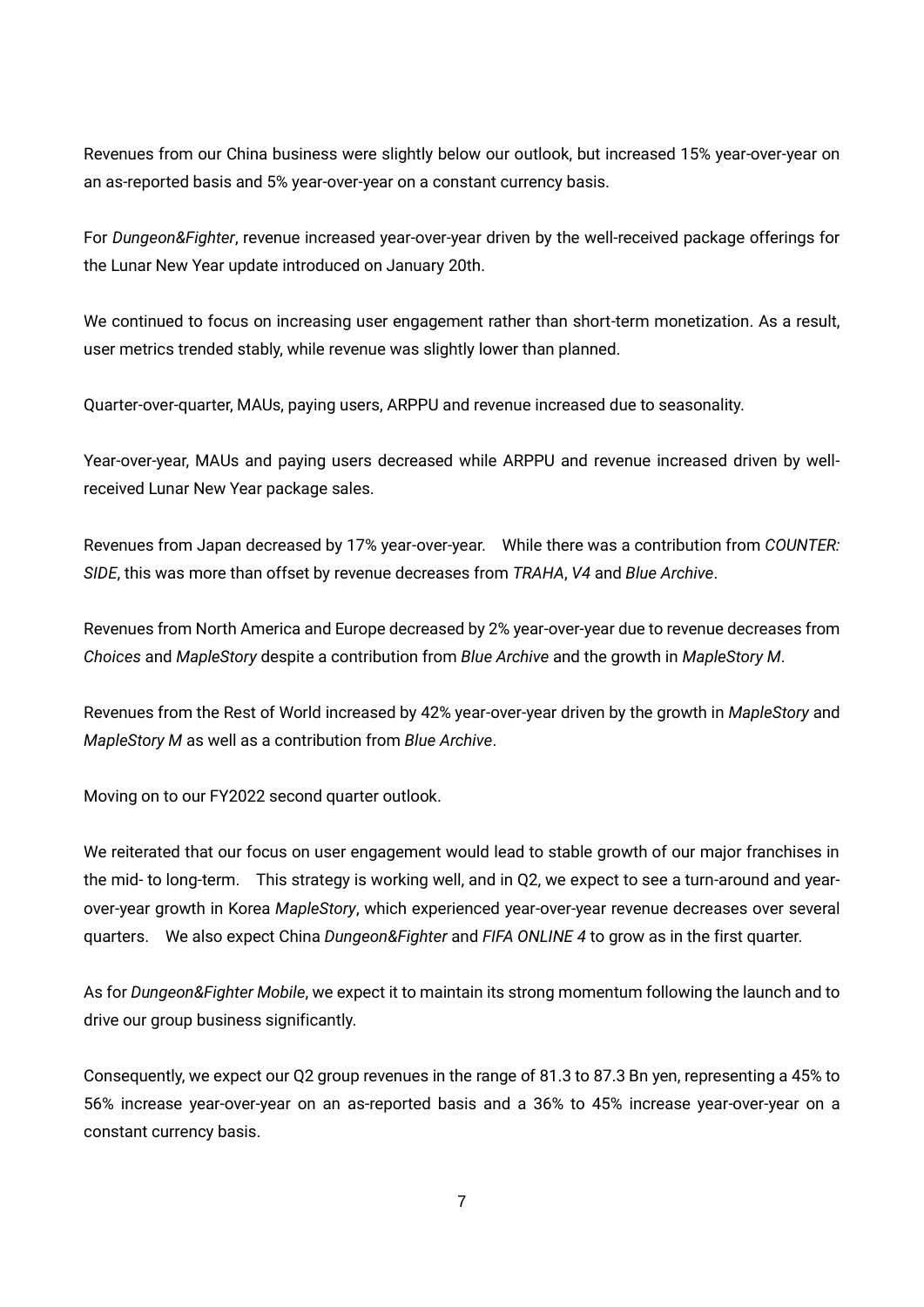We expect our Q2 operating income to be in the range of 22.7 to 27.3 Bn yen, representing a 47% to 77% increase year-over-year on an as-reported basis and a 30% to 58% increase year-over-year on a constant currency basis. I'll discuss the details on this shortly.

We expect net income to be in the range of 16.1 to 19.7 Bn yen, representing a 80% to 120% increase yearover-year on an as-reported basis and a 55% to 91% increase year-over-year on a constant currency basis.

In Korea, we expect *Dungeon&Fighter Mobile*, which continues to maintain its strong momentum following the launch, to drive our business. Also, we expect year-over-year growth in *FIFA ONLINE 4 MapleStory* and *Dungeon&Fighter*.

Consequently, we are looking for revenue in Korea to be in the range of 49.0 to 52.0 Bn yen, representing a 50% to 59% increase year-over-year on an as-reported basis and a 43% to 52% increase year-over-year on a constant currency basis.

As for the PC business, we expect *Sudden Attack*'s revenue to decrease while *FIFA ONLINE 4* to grow significantly year-over-year.

We also expect year-over-year growth in *Dungeon&Fighter*. Its active users have increased – driven by a synergy effect following the mobile launch.

As for *MapleStory*, we expect its revenue to increase in Q2 as we had planned.

We will increase player retention and achieve mid- to long-term growth by strengthening the relationship with our players and offering fun game experiences.

Consequently, we expect PC revenues in Korea to increase year-over-year.

Regarding the mobile business in Korea, we expect Q2 revenues to roughly double year-over-year. We expect a contribution from *Blue Archive* and year-over-year growth in *FIFA ONLINE 4 M* in addition to a significant contribution from *Dungeon&Fighter Mobile*. We expect these to be partially offset by yearover-year revenue decreases in *V4*, *The Kingdom of the Winds: Yeon*, and *KartRider Rush+*.

Turning to China, we expect revenues from our China business to be in the range of 20.9 to 22.6 Bn yen, representing a 55% to 67% increase year-over-year on an as-reported basis and a 36% to 47% increase year-over-year on a constant currency basis. Our performance in China will be driven by the anticipated increase in *Dungeon&Fighter*'s revenue.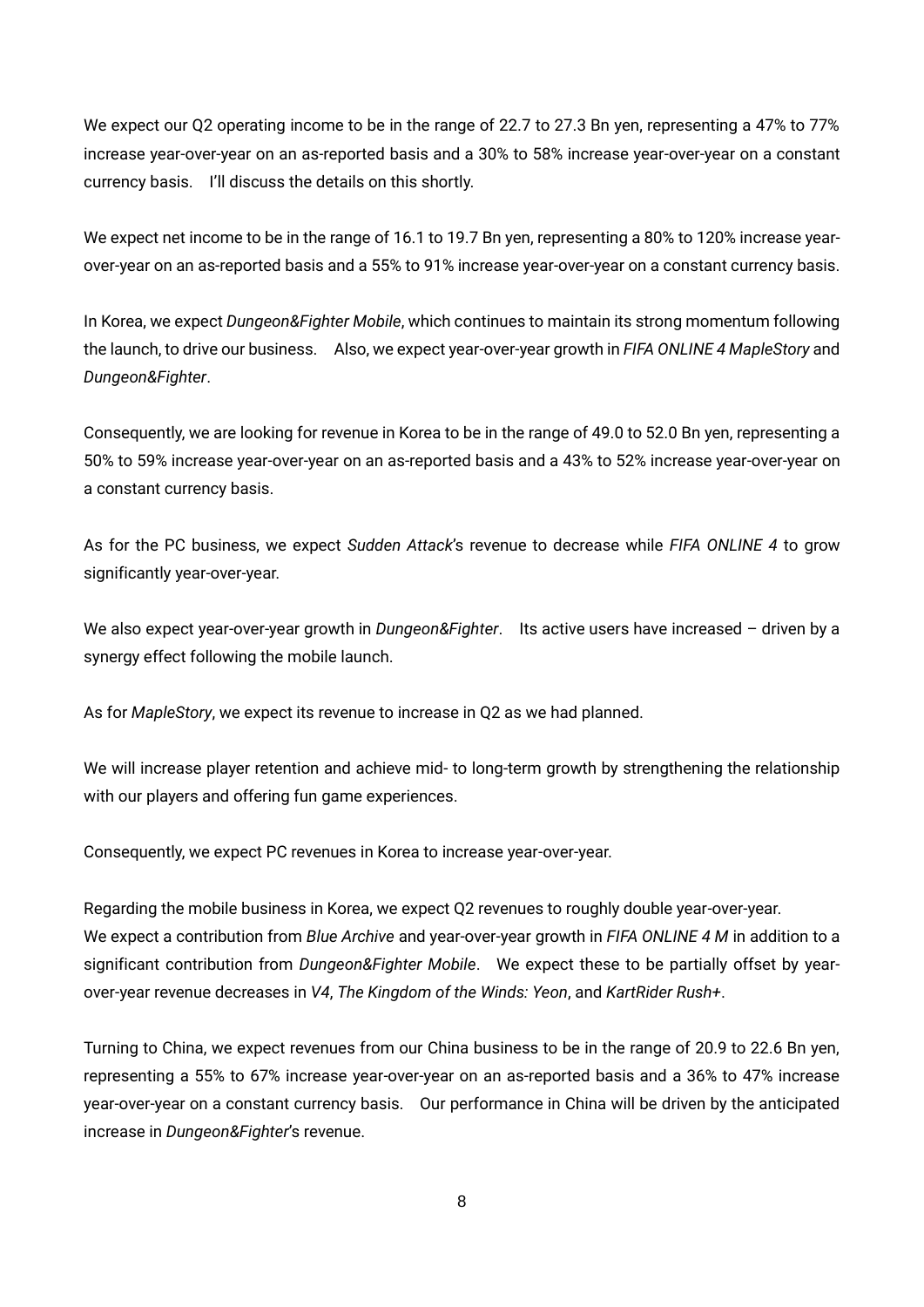We introduced the Labor Day update for *Dungeon&Fighter* on April 21st, which includes avatar package offerings. Since the Labor Day update was well-received by players, paying users and ARPPU were all up year-over-year in April. Therefore, we expect its second quarter revenue to increase year-over-year.

We also hope to increase active users and paying users following the Level cap release scheduled in Q2 and to operate the game to achieve mid- to long-term healthy growth.

In Japan, we expect revenues in the range of 2.2 to 2.6 Bn yen, representing a 2% to 20% increase yearover-year on an as-reported basis and a 1% decrease to 17% increase year-over-year on a constant currency basis. We anticipate a contribution from *COUNTER: SIDE* to be partially offset by decreases from *TRAHA* and *V4*.

In North America and Europe, we expect revenues to be in the range of 5.5 to 6.1 Bn yen, representing a 24% to 38% increase year-over-year on an as-reported basis and a 13% to 26% increase year-over-year on a constant currency basis. We anticipate contributions from *DNF Duel*, which is scheduled to launch on June 28th, and *Blue Archive*, as well as growth in *MapleStory M*. These are expected to be partially offset by decreases from *Choices* and *MapleStory*.

We expect revenues in the Rest of World in the range of 3.7 to 4.0 Bn yen, representing a 14% to 23% increase year-over-year on an as-reported basis and a 8% to 16% increase year-over-year on a constant currency basis. We anticipate growth in *MapleStory* and *MapleStory M*.

In Q2 2022, we expect operating income to be in the range of 22.7 to 27.3 Bn yen, representing a year-overyear increase of 47% to 77%.

Favorable factors compared to Q2 2021 regarding the operating income include a revenue increase. Regarding costs compared to Q2 2021,

we expect increased variable costs due to a revenue increase.

Next, we expect increased HR costs related to headcount for development and launch of multiple new Virtual Worlds as well as bonus accruals to teams with great performances.

Lastly, we expect increased marketing expenses primarily associated with promotions for *Dungeon&Fighter Mobile*.

The high end of operating income is expected to increase year-over-year driven by significant revenue growth.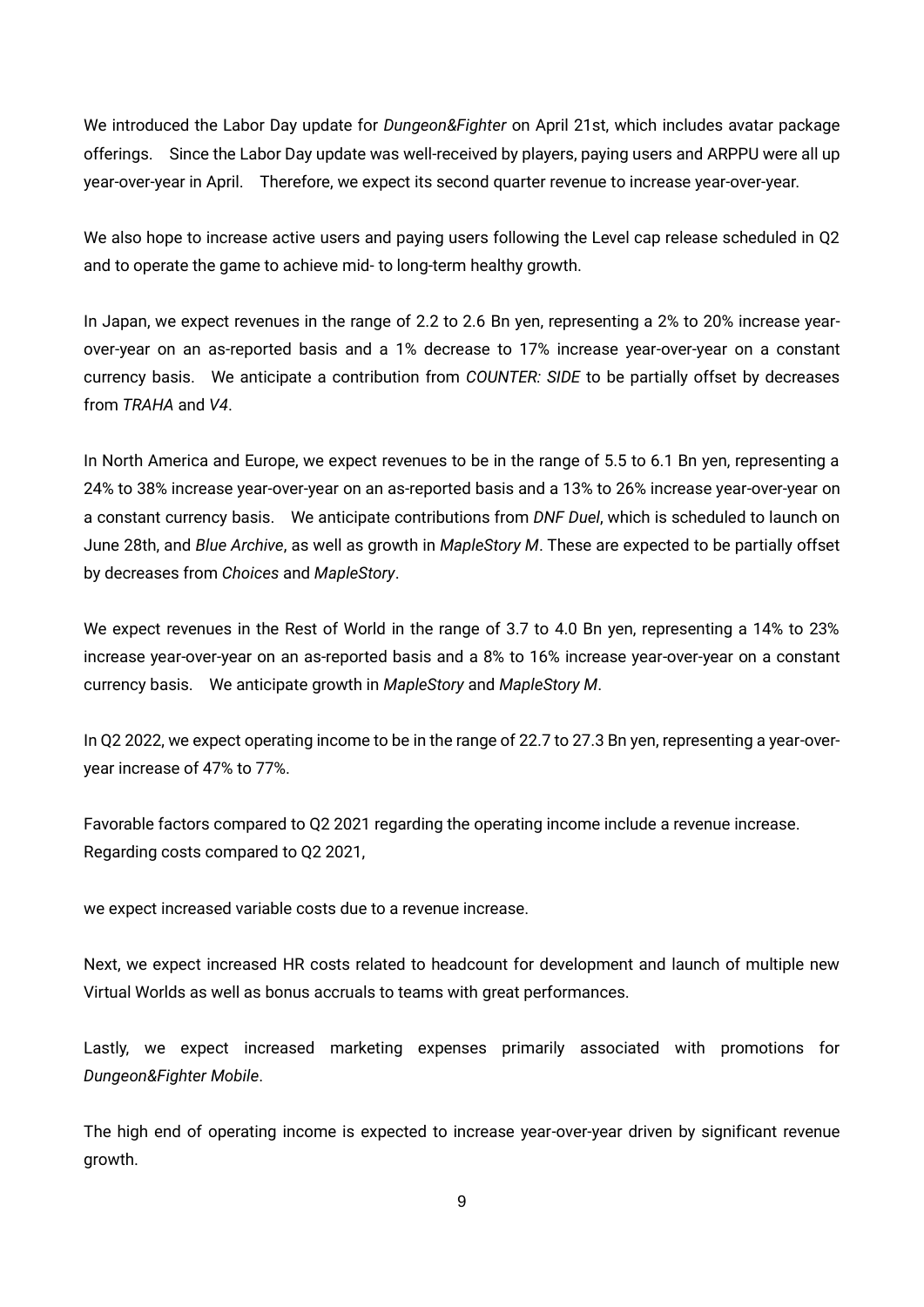Overall, in Q1 2022, player engagement steadily improved in our major titles, *Dungeon&Fighter* in China and *MapleStory* in Korea. Also, the launch of *Dungeon&Fighter Mobile* significantly exceeded our expectations. As a result, we are off to a good start in Q1 toward achieving growth in 2022 and beyond.

In Q2 2022, we are pleased to expect significant growth. We expect existing franchises including two major ones and *FIFA ONLINE 4* to grow robustly, and we also expect strong contributions from our new titles, *Dungeon&Fighter Mobile* and *DNF Duel*.

In addition, we are making good progress in the development of *KartRider: Drift*, *ARC Raiders*, and other anticipated new titles for launch in 2H 2022. As we have reiterated, we are excited to achieve growth in 2022 and beyond by layering these highly anticipated titles on top of our stable revenue foundation of existing business.

Last, I would like to provide an update on the shareholder return strategy.

Regarding our three-year 100Bn yen share repurchase policy that we announced on November 10, 2020, we have completed 40 Bn yen share repurchase by April.

As for the remaining 60 Bn yen, we plan to conduct the share repurchase by November 2023 by considering several factors including investment opportunities, financial conditions, as well as the share price.

This ends my comments. Back to you Owen.

**Owen Mahoney,** *Representative Director, President and Chief Executive Officer, NEXON Co., Ltd.* Thank you Uemura-san.

Before we go to your questions, I'd like to offer some thoughts on Nexon's bright future within the context of the larger entertainment world.

As everyone on this call knows, the global entertainment industry is undergoing significant changes right now, and investors everywhere are justifiably struggling to decide which segment or business model of tech and entertainment is likely to thrive in this changing world.

It has been our view that a well-run Virtual Worlds company, deeply focused on a great customer experience, has extremely robust growth potential, no matter what is going on in the global business cycle,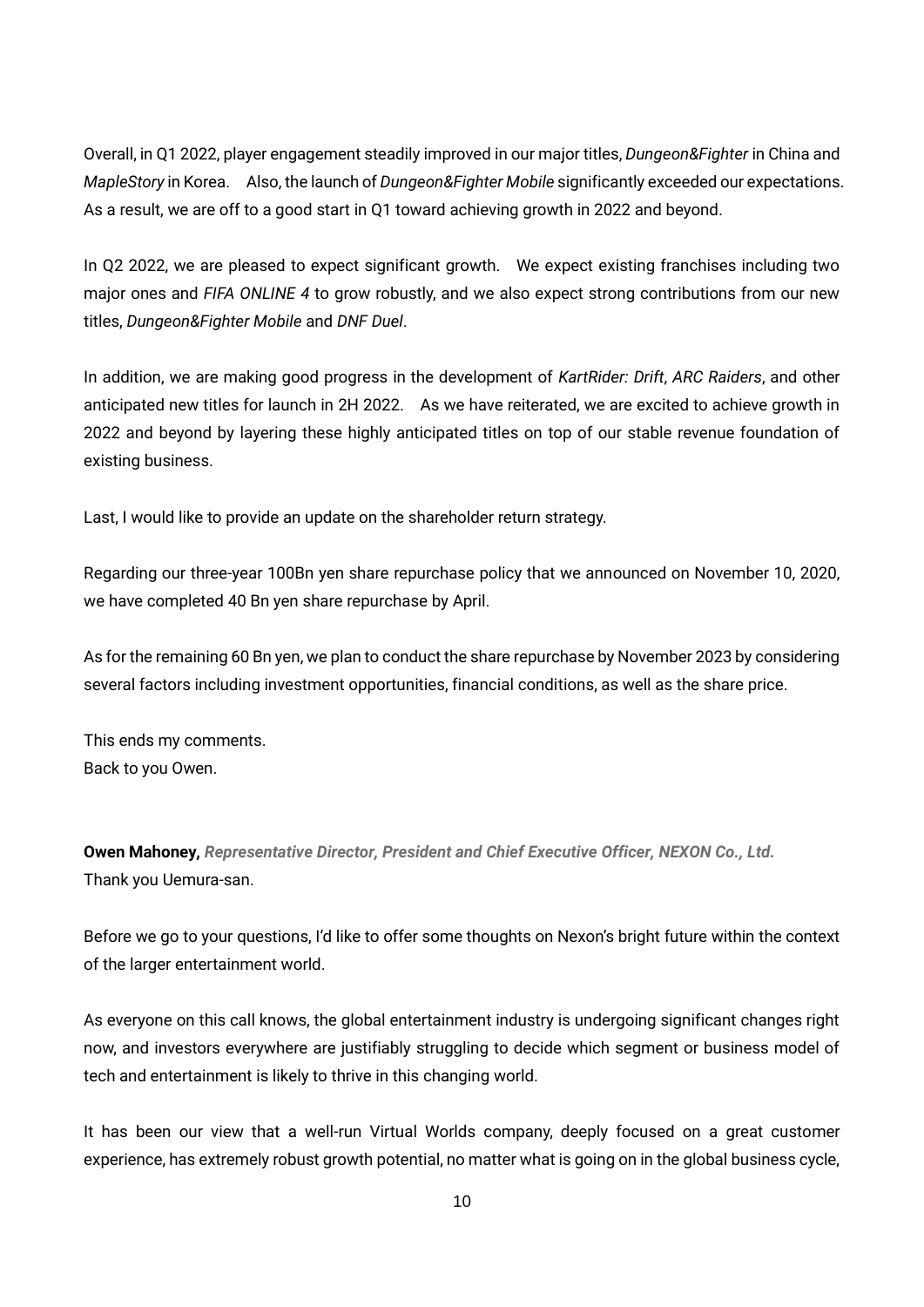supply chains, or other disruptions. We believe we are proving out this thesis now. Let me briefly explain why.

First, we have significant catalysts upcoming, in the form of product launches of highly appealing virtual worlds, designed for global markets, delivered on platforms such as mobile and console that collectively represent an order-of-magnitude increase in our total addressable market. We have been laser-focused on making these products great. We think the launch of MDNF in Korea – while big – represents merely an early proof-point, and we have multiple additional launches on the way. Any one of these catalysts could result in a step-function growth in revenue and earnings.

Second, our new launches stack on top of our existing Virtual Worlds business, which is robust and growing in its own right.

We are often asked whether Nexon is a "metaverse company". We struggle with a quick answer, since the term is so undefined, but more importantly misses the underlying business reality. That is, a strong, well-managed Virtual Worlds business is incredibly robust, and can in fact double in size over the course of a few years, even if we were not to launch any new Virtual Worlds.

This aspect means the business of Virtual Worlds is highly distinct from the traditional games business, which relies specifically on new launches to even stay in place. And such longevity at scale in fact justifies the hype that all the talk of the Metaverse has engendered. But it is a unique, hard-to-replicate skill set, so we have focused on continuous improvement in both our live operations capability, and our proprietary tech stack, so that this unique set of capabilities can grow over time, like compounding interest.

Third, we think we are in very early innings. This is a massive global opportunity. The US and Japanese markets are much bigger than some of our traditional markets, and several of our planned launches target these expansion markets. And, while we have traditionally been a PC-focused company, the installed base of mobile phones with high-end graphics and networking represent a 10x expansion from PC of our total addressable market.

Finally, and importantly now, we have built a business designed to thrive in any economic climate. We have been disciplined in our cost control and amassed over \$6 billion in cash and financial assets, with no debt, and we generate \$1 billion of additional cash each year. We are insulated from Forex concerns and inflation, and we have never been affected by supply chain issues.

And our business has historically performed best in times of economic upheaval, since it is built on the idea of giving entertainment away for free, monetizing from a small percentage of active users, and avoiding over-monetizing those users in favor of giving more value for money than any other entertainment